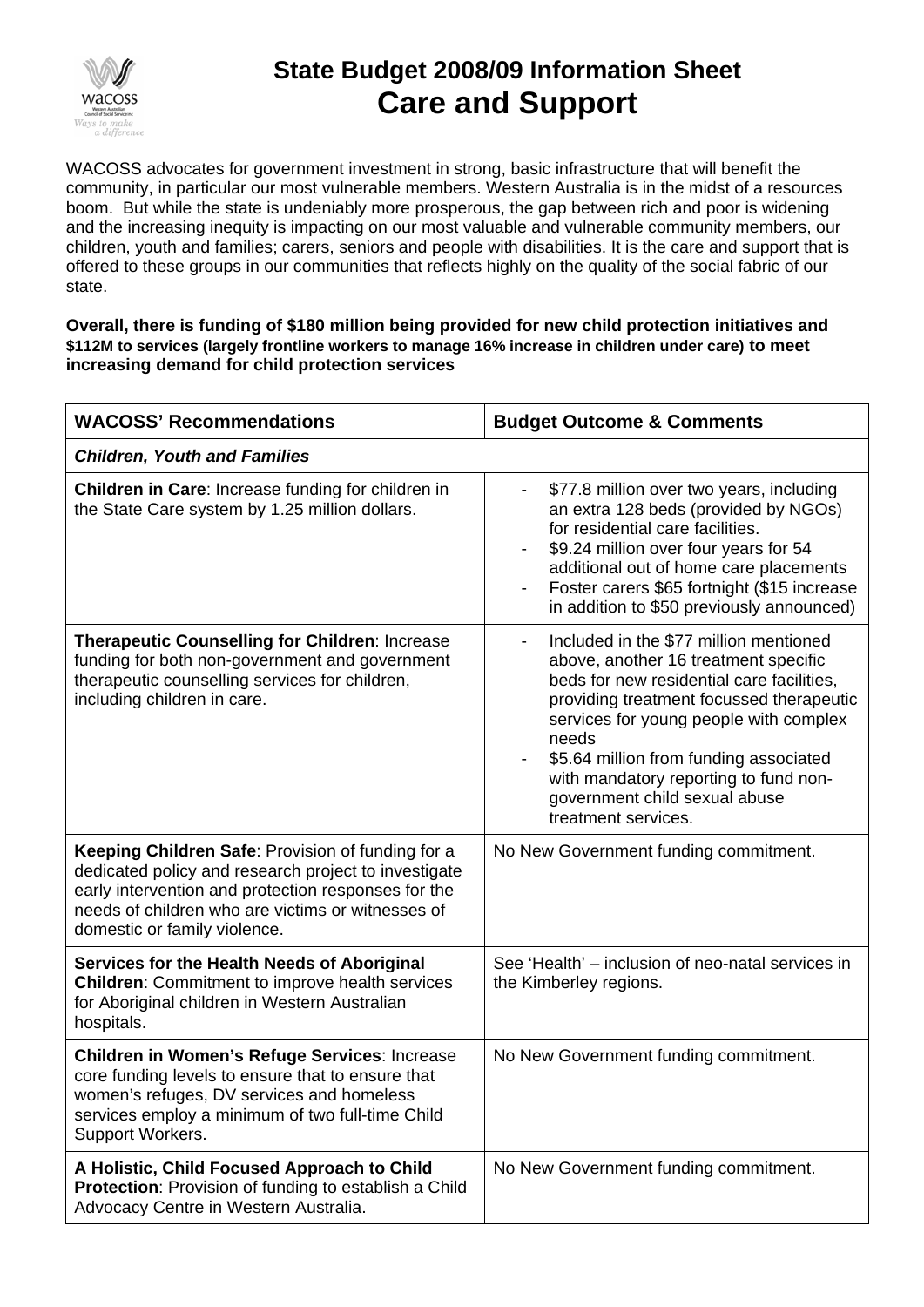| <b>Family Centres and Community Based Child Care</b><br><b>Centres: Maintenance of current funding for minor</b><br>works and capital upgrade of state owned premises<br>operated as Family Centres and Community Based<br><b>Child Care Centres.</b>                                                                                                                                                 | No New Government funding commitment.                                                                                                                                                                                                                                                                                                    |  |
|-------------------------------------------------------------------------------------------------------------------------------------------------------------------------------------------------------------------------------------------------------------------------------------------------------------------------------------------------------------------------------------------------------|------------------------------------------------------------------------------------------------------------------------------------------------------------------------------------------------------------------------------------------------------------------------------------------------------------------------------------------|--|
| Young People Leaving Care: Provision of funds to<br>resource and support all young people up to the age<br>of 25 leaving care.                                                                                                                                                                                                                                                                        | No New Government funding commitment.                                                                                                                                                                                                                                                                                                    |  |
| Young People Abused in Care: Provision of funds<br>for the provision of information, access and support<br>to young people who have experienced abuse while<br>in care or who have been victims of crime.                                                                                                                                                                                             | Continuation of the Redress WA Scheme, open<br>until 30 April 2009.                                                                                                                                                                                                                                                                      |  |
| Early Childhood Years: Provision of funds for a<br>review of the Early Years Strategy.                                                                                                                                                                                                                                                                                                                | No New Government funding commitment.                                                                                                                                                                                                                                                                                                    |  |
| <b>People with Disabilities</b>                                                                                                                                                                                                                                                                                                                                                                       |                                                                                                                                                                                                                                                                                                                                          |  |
| <b>Support Services for People with Disabilities: --</b><br>- Provision of funding and planning required to<br>ensure that all people with a disability in need of<br>access and respite services have access to these.<br>- Provision of funding and planning required to<br>ensure that people with disabilities in need of<br>assistance are able to access the support and<br>services they need. | \$17 million increase, including \$6.4<br>$\overline{\phantom{a}}$<br>million to assist NGO's with higher costs.<br>\$285k p/a for four years to make the<br>Companion Card free.<br>Additional grants of \$750k will be<br>$\overline{\phantom{a}}$<br>provided to assist with daily living to<br>enable participation in the community |  |
| <b>Supporting Advocacy for People with Disabilities:</b><br>Allocation of additional recurrent funding to<br>organisations funded to provide advocacy for people<br>with disabilities.                                                                                                                                                                                                                | No New Government funding commitment.                                                                                                                                                                                                                                                                                                    |  |
| <b>Supporting People with Disabilities to Secure</b><br>and Maintain Work: Provision of funding for<br>programs that support people with disabilities to<br>secure and maintain work.                                                                                                                                                                                                                 | No New Government funding commitment.                                                                                                                                                                                                                                                                                                    |  |
| <b>Aged Care</b>                                                                                                                                                                                                                                                                                                                                                                                      |                                                                                                                                                                                                                                                                                                                                          |  |
| <b>Housing Information, Advice and Security for</b><br>Senior Citizens: Provision of funding to establish a<br>Seniors Housing Advisory Service.                                                                                                                                                                                                                                                      | No New Government funding commitment.                                                                                                                                                                                                                                                                                                    |  |
| <b>Protecting Vulnerable Seniors: The funding of</b><br>crime prevention strategies aimed at seniors.                                                                                                                                                                                                                                                                                                 | No New Government funding commitment.                                                                                                                                                                                                                                                                                                    |  |
| <b>Increase Mobility Equipment Assistance for</b><br>Seniors: Provision of financial assistance to low-<br>income seniors for purchasing mobility equipment.                                                                                                                                                                                                                                          | No New Government funding commitment.                                                                                                                                                                                                                                                                                                    |  |
| <b>Carers</b>                                                                                                                                                                                                                                                                                                                                                                                         |                                                                                                                                                                                                                                                                                                                                          |  |
| Carer Representation Framework: Provision of<br>funding for Carer Representation in order to<br>recognise, engage and support carers in systemic<br>and operational levels of service delivery across the<br>sector.                                                                                                                                                                                  | No New Government funding commitment.                                                                                                                                                                                                                                                                                                    |  |
| <b>Mental Health Carer Representation and</b><br>Advocacy: Increased funding for Mental Health<br>Carer Representation and Advocacy.                                                                                                                                                                                                                                                                  | No New Government funding commitment.                                                                                                                                                                                                                                                                                                    |  |